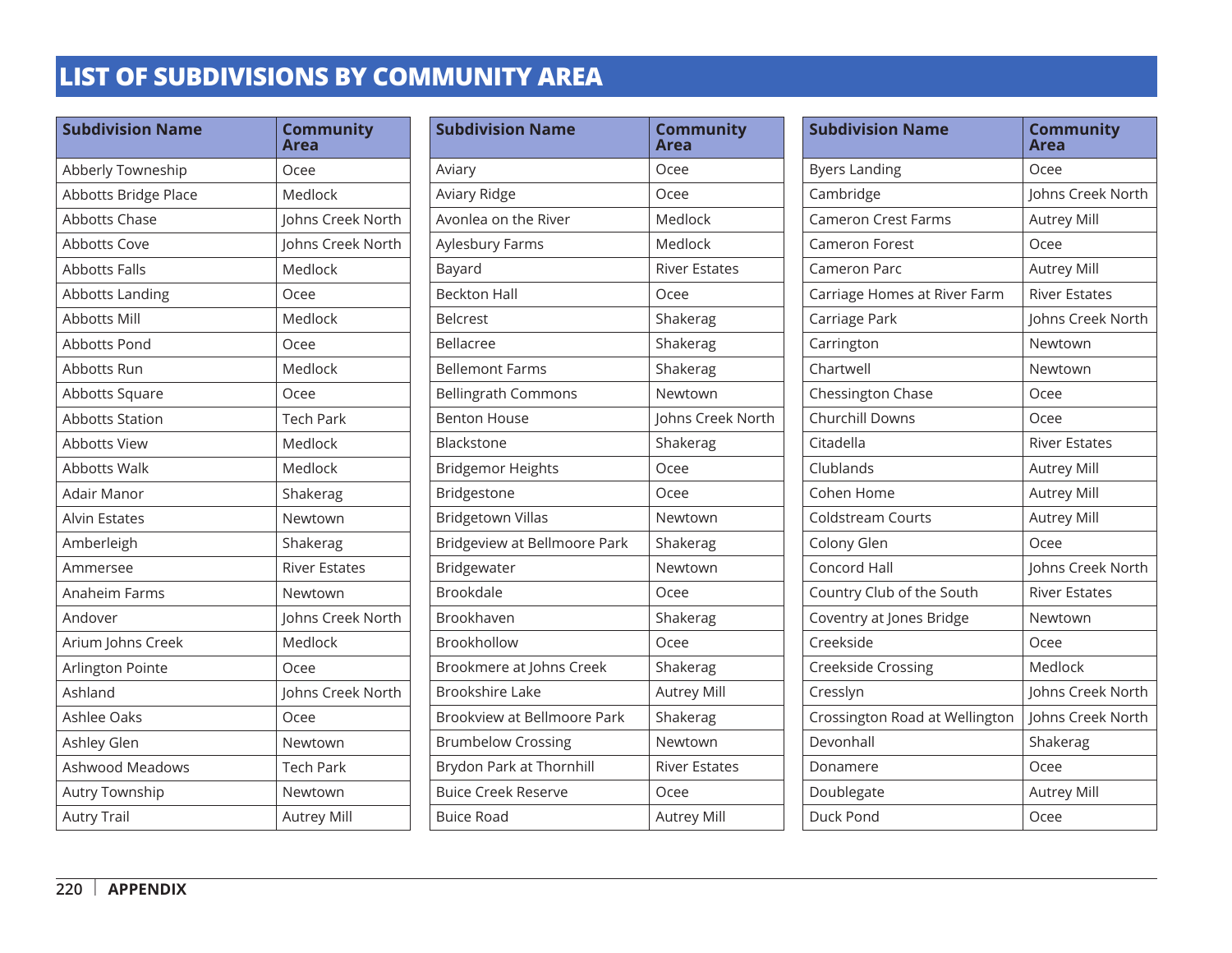| <b>Subdivision Name</b>      | <b>Community</b><br>Area |
|------------------------------|--------------------------|
| Eagle Glen                   | Newtown                  |
| Easthaven                    | Shakerag                 |
| <b>Eaton Manor</b>           | Medlock                  |
| <b>Edgehill Place</b>        | Ocee                     |
| <b>Edgewater Estates</b>     | Shakerag                 |
| Ellington                    | <b>River Estates</b>     |
| Ellsworth                    | Shakerag                 |
| Enclave at Breckenridge      | Newtown                  |
| <b>Enclave at Farmbrook</b>  | <b>Autrey Mill</b>       |
| Enclave at Foxdale           | Medlock                  |
| Enclave at Wellington        | Johns Creek North        |
| Enclave on Johns Creek       | Ocee                     |
| <b>Estates at Deer Chase</b> | Newtown                  |
| <b>Estates at Foxdale</b>    | Medlock                  |
| Estates at Johns Creek       | Johns Creek North        |
| <b>Estates at Wellington</b> | Johns Creek North        |
| <b>Evergreen Trace</b>       | Newtown                  |
| Fairway Ridge                | Newtown                  |
| Falcon Ridge                 | Ocee                     |
| Falls of Autry Mill          | <b>Autrey Mill</b>       |
| Farmbrook                    | <b>Autrey Mill</b>       |
| <b>Feather Sound</b>         | Newtown                  |
| <b>Findley Chase</b>         | Johns Creek North        |
| <b>Findley Cove</b>          | Johns Creek North        |
| Forest, The                  | Johns Creek North        |
| <b>Forrest Lake</b>          | <b>Autrey Mill</b>       |
| Fox Creek                    | <b>Autrey Mill</b>       |

| <b>Subdivision Name</b>    | <b>Community</b><br>Area |
|----------------------------|--------------------------|
| Fox Glen                   | Johns Creek North        |
| Foxworth                   | <b>River Estates</b>     |
| Gates at Johns Creek       | Shakerag                 |
| Gates                      | Ocee                     |
| Georgian Ridge             | Newtown                  |
| Glastonberry               | Newtown                  |
| Glenhurst                  | Medlock                  |
| Glenside                   | Medlock                  |
| Grand Estates of the South | Newtown                  |
| <b>Greenwich Park</b>      | <b>Autrey Mill</b>       |
| Hampton Square             | Ocee                     |
| Hartridge                  | Newtown                  |
| Haydens Walk               | <b>Autrey Mill</b>       |
| Haynes Bridge Manor        | Newtown                  |
| Haynes Landing             | Newtown                  |
| Haynesbrooke               | Newtown                  |
| Hearthside                 | <b>Tech Park</b>         |
| <b>Herrington Cove</b>     | Ocee                     |
| Highgate                   | Medlock                  |
| <b>Highland Park</b>       | Johns Creek North        |
| Highlands at Johns Creek   | Johns Creek North        |
| Hillbrooke                 | Johns Creek North        |
| Homestead, The             | Shakerag                 |
| <b>Hunters Close</b>       | Ocee                     |
| <b>Hunters Forest</b>      | Ocee                     |
| Huntington                 | Shakerag                 |
| Hunts Pointe               | <b>Autrey Mill</b>       |

| <b>Subdivision Name</b>        | <b>Community</b><br>Area |
|--------------------------------|--------------------------|
| Inisfree                       | Newtown                  |
| Ivey Hall                      | Medlock                  |
| Ivey Ridge                     | Newtown                  |
| Jaden Woods                    | Shakerag                 |
| Johns Creek Senior Living Care | Newtown                  |
| Johns Creek Station            | Shakerag                 |
| Jones Bridge Crossing          | Ocee                     |
| Jones Bridge Estates           | Ocee                     |
| Jones Bridge Hills             | Ocee                     |
| Jones Bridge Landing           | Newtown                  |
| Jones Bridge Place             | Ocee                     |
| Jones Bridge Plantation        | Ocee                     |
| Jones Bridge Woods             | Ocee                     |
| Jones Estates                  | Ocee                     |
| Kensington Oaks                | Johns Creek North        |
| Kilarney at St. Ives           | Medlock                  |
| Kimball Bridge at Creekside    | Ocee                     |
| <b>Kimball Parc</b>            | Ocee                     |
| Kings & Priests                | Shakerag                 |
| Kingston Crossing              | <b>Autrey Mill</b>       |
| Kingston Manor Park            | <b>Autrey Mill</b>       |
| Lakehill                       | Ocee                     |
| Lakeview Estates               | <b>Autrey Mill</b>       |
| Laurel Ridge                   | Johns Creek North        |
| Laurelwood                     | Shakerag                 |
| Lexington Woods                | Johns Creek North        |
| Linkwood                       | <b>Autrey Mill</b>       |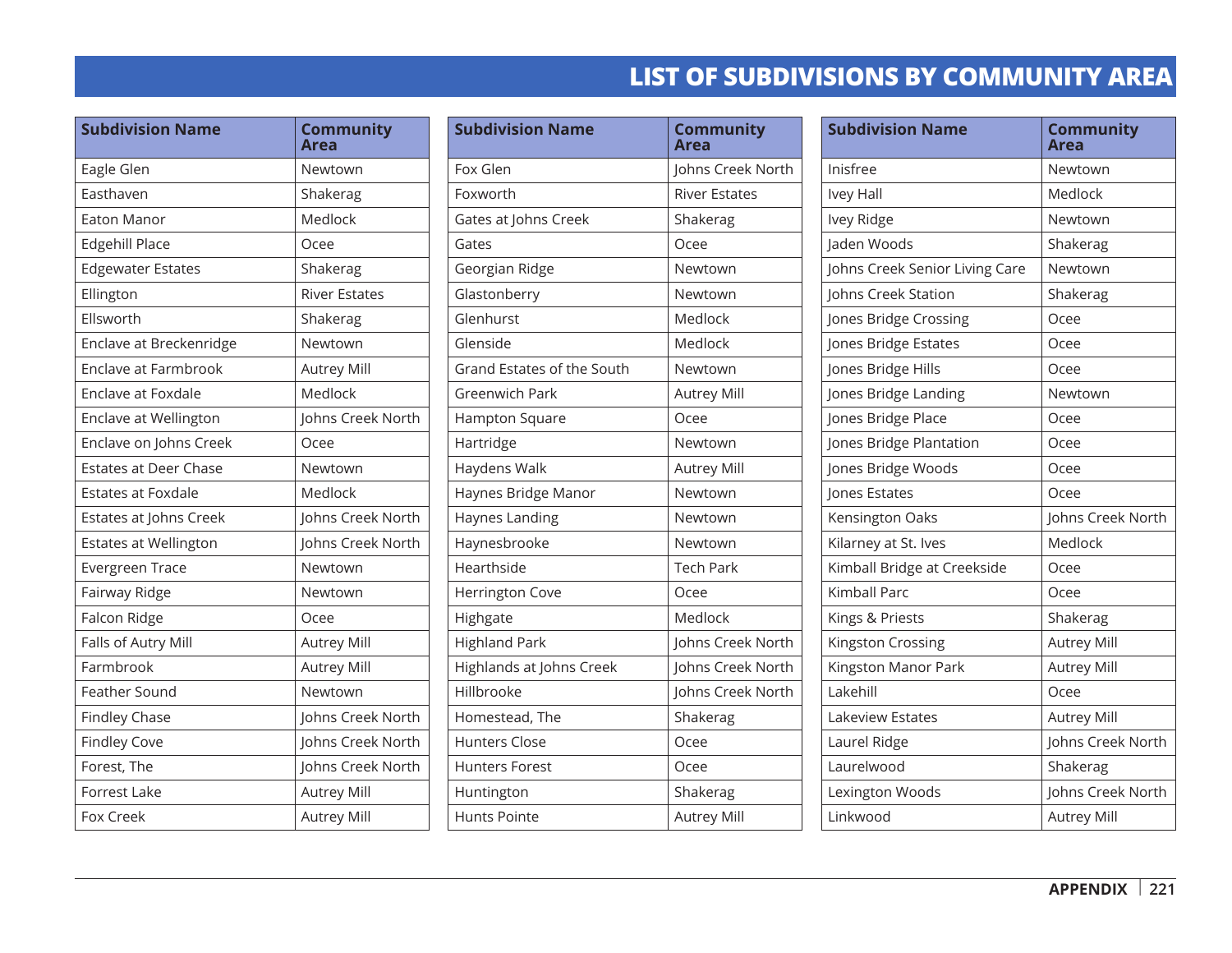| <b>Subdivision Name</b>      | <b>Community</b><br>Area |
|------------------------------|--------------------------|
| Londonberry                  | Ocee                     |
| Long Indian Creek            | Ocee                     |
| Long Pointe                  | Newtown                  |
| Mabry Park                   | Ocee                     |
| Mackinac                     | Newtown                  |
| <b>Madison Park</b>          | Newtown                  |
| Magnolia Park                | Newtown                  |
| Mayfair                      | Newtown                  |
| Meadowview at Bellmoore Park | Shakerag                 |
| Medlock Bridge               | Medlock                  |
| Merrimont                    | Ocee                     |
| Montclair                    | Shakerag                 |
| Morningside                  | Ocee                     |
| <b>Morton Chase</b>          | Ocee                     |
| <b>Morton Plantation</b>     | Ocee                     |
| <b>Morton Reserve</b>        | Ocee                     |
| <b>Mount View</b>            | Newtown                  |
| <b>Myers Park</b>            | Medlock                  |
| Noor                         | Ocee                     |
| North Bridges                | Ocee                     |
| North Fulton Estates         | Medlock                  |
| North Peak                   | Newtown                  |
| Northhaven at Johns Creek    | Ocee                     |
| Oak Bridge                   | Newtown                  |
| Oak Landing                  | Ocee                     |
| Oakmont                      | Medlock                  |
| Oaks at Johns Creek          | <b>Tech Park</b>         |

| <b>Subdivision Name</b>     | <b>Community</b><br>Area |
|-----------------------------|--------------------------|
| Old Taylor Farms            | Shakerag                 |
| Orchards at Jones Bridge    | Ocee                     |
| Oxford Mill                 | <b>Autrey Mill</b>       |
| Palisades at Bellmoore Park | Shakerag                 |
| Papillon                    | <b>Autrey Mill</b>       |
| Park at Breckenridge        | Newtown                  |
| Park at Haynes Manor        | Newtown                  |
| Park at Nesbit Place        | Newtown                  |
| Park at Rivermont           | Newtown                  |
| Park at Wellington          | Johns Creek North        |
| Parkside                    | Shakerag                 |
| Parsons Run                 | Medlock                  |
| Parsons Station             | Medlock                  |
| Parsons Walk                | Medlock                  |
| Pine Ridge                  | Ocee                     |
| Pinnacle                    | Newtown                  |
| Preserve at Johns Creek     | Johns Creek North        |
| <b>Preston Oaks</b>         | Newtown                  |
| Prestwick                   | <b>River Estates</b>     |
| <b>Quail Hollow Estates</b> | Shakerag                 |
| Queensbury                  | Newtown                  |
| Queensbury East             | Newtown                  |
| Randolph Hall               | Medlock                  |
| Regency at Johns Creek Walk | <b>Tech Park</b>         |
| Regency at Wellington       | Johns Creek North        |
| Reserve at Autry Mill       | <b>Autrey Mill</b>       |
| Reserve at Foxdale          | Medlock                  |

| <b>Subdivision Name</b>        | <b>Community</b><br>Area |
|--------------------------------|--------------------------|
| Reserve at Johns Creek Walk    | <b>Tech Park</b>         |
| Reserve at Wellington          | Johns Creek North        |
| Residences at Johns Creek Walk | <b>Tech Park</b>         |
| Retreat at Johns Creek         | Medlock                  |
| Ridge at Brumbelow             | Newtown                  |
| <b>River Club</b>              | <b>River Estates</b>     |
| <b>River Farm</b>              | <b>River Estates</b>     |
| River Glen                     | <b>River Estates</b>     |
| <b>River Knoll</b>             | <b>Autrey Mill</b>       |
| River Ridge                    | Newtown                  |
| <b>River Trace</b>             | Newtown                  |
| <b>River Walk</b>              | Shakerag                 |
| Rivermont                      | Newtown                  |
| <b>Rivermont Club</b>          | Newtown                  |
| Rivermont Colony               | Newtown                  |
| <b>Rivermont Village</b>       | Newtown                  |
| Riverwood                      | <b>River Estates</b>     |
| Roswell Mill                   | Ocee                     |
| Saddle Bridge                  | Ocee                     |
| Saint Clair                    | Newtown                  |
| Seven Oaks                     | Johns Creek North        |
| Shakerag Manor                 | Shakerag                 |
| Silver Ridge                   | Ocee                     |
| Sojourn                        | Medlock                  |
| Spring Garden                  | <b>Autrey Mill</b>       |
| <b>Spring Meadow Farms</b>     | Shakerag                 |
| Springfield                    | Ocee                     |